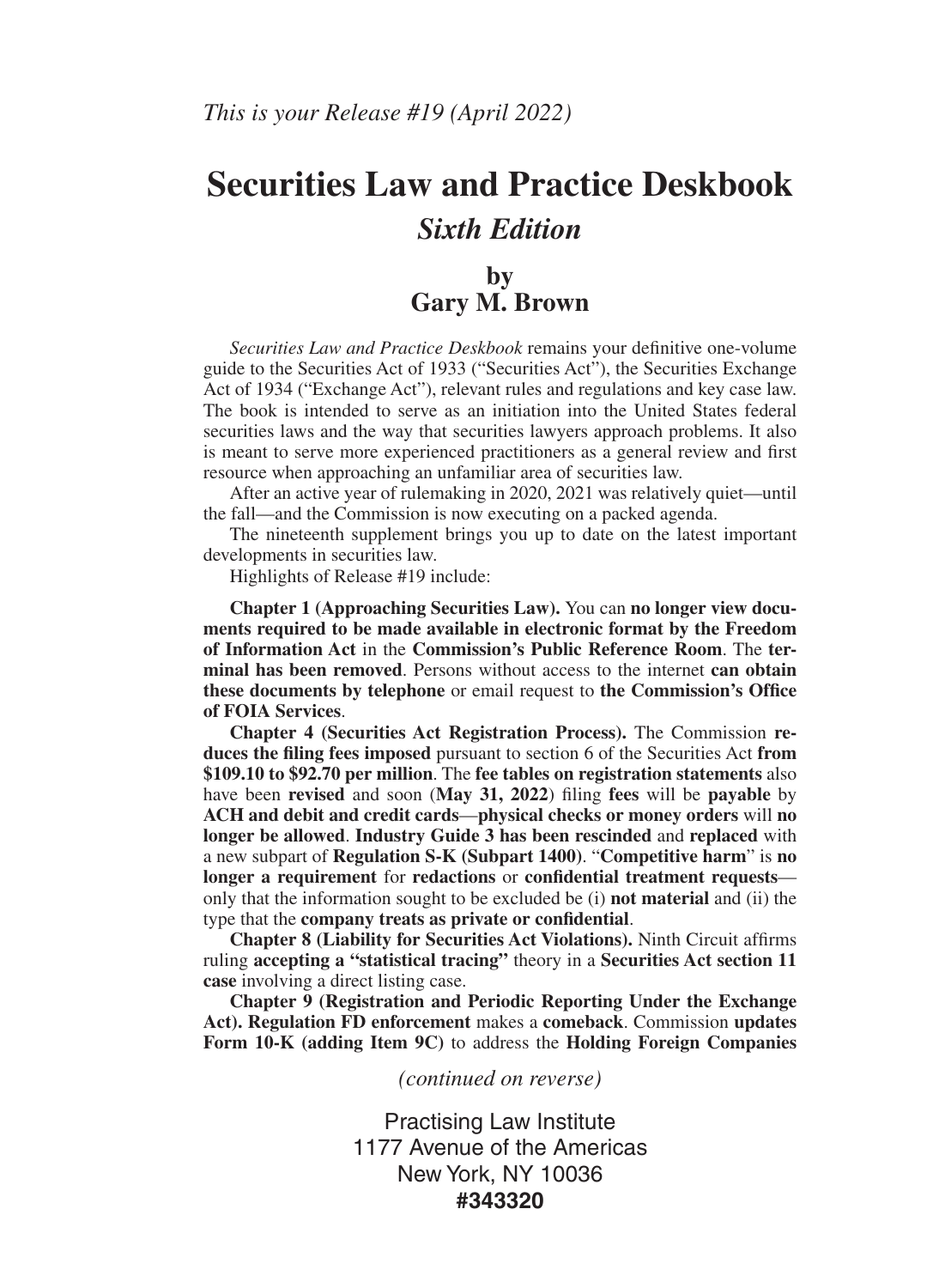**Accountable Act of 2020**. Commission also proposes rules that would require **greater disclosure** regarding **share repurchases**, including the requirement of a **new Form SR**.

**Chapter 10 (Regulation of Proxy Solicitations).** The Commission **proposes amendments** to the proxy rules to **remove the recently adopted provisions** requiring that **registrants be made aware of proxy voting advice**  and replace it with a **simple requirement** to make **prominent disclosure** of **information that would be material to assessing an advisory firm's objectivity**. The Division of Corporation Finance ("Corp Fin") continues its **current position** that it will **not recommend enforcement action on the basis of violations of the 2019 interpretation and guidance and 2020 rule amendments regarding proxy advisory firms**. At last, the Commission adopts **universal proxies** for **contested director elections** for **shareholder meetings after August 31, 2022**; the **"short slate" rule was also rescinded**, effective that **same date**. **Perk disclosure** (or the lack thereof) and related issues surrounding **disclosure controls and procedures** continue to be a focus of the Commission's **enforcement staff**. The "**Pay for Performance**" rule comes **off the back burner** with the **reopening of the comment period**. Possibly addressing the issue of "**spring-loading**," the Commission staff gives **guidance on share-based awards**indicating that companies should take **share volatility into account when valuing awards**. Corp Fin also **reverses its recently adopted practice** regarding **responses to shareholder proposals** and returns to pre-2020 practice of responding to each shareholder proposal **with a written letter**. The Corp Fin staff **rescinds recently adopted SLBs 14I, 14J, and 14K** and states that it will **analyze shareholder proposals** proposed to be excluded under the "**ordinary business**" and "**economic relevance**" exclusions under its **previous methodology** and **require inclusion** of proposals that raise **issues with a broad societal impact** that **transcend the ordinary business and operations** of a company.

**Chapter 12 (Fraud Under Rule 10b-5 and Related Issues).** A district court **refuses to dismiss** what has been termed "**shadow trading**"—a person **in possession of material nonpublic information** about his company or a potential counterparty trading **in the securities of similar companies**. Securities **class action activity** falls to a **multi-year low in 2021**. In response to **concerns** that **Rule 10b-5(1) plans were being abused** and **not being entered into or terminated** in **good faith**, the Commission proposes **amendments to Rule 10b-5(1)**. The Commission's **Whistleblower program** has its **biggest year ever in 2021** with awards (since inception) now **over \$1 billion**.

**Chapter 13 (Disgorgements Under Exchange Act Section 16(b) and Securities Law "Clawback" Provisions).** After a significant **Sarbanes-Oxley section 304** case involving an **accounting restatement at WageWorks Inc.**, attention was refocused on the **long-proposed Dodd-Frank 954 "clawback" rule**. In 2021, the **comment period** for that rule was **re-opened** and the Commission **suggested that one possible refinement** is an expansion of the concept of "restatement" to include **not only "reissuance" or "Big R"** restatements (which involve a material error and an 8-K), but also **"revision" or "little r"** restatements (or some version thereof). Remember that the **Sarbanes-Oxley "clawback" provisions** apply **only to CEOs and CFOs** while the **Dodd-Frank "clawback" requirements** apply to **any "executive officer."**

Thank you for purchasing *Securities Law and Practice Deskbook.* If you have any questions about this product, or would like information on our other products, please contact customer service at info@pli.edu or at (800) 260-4PLI.